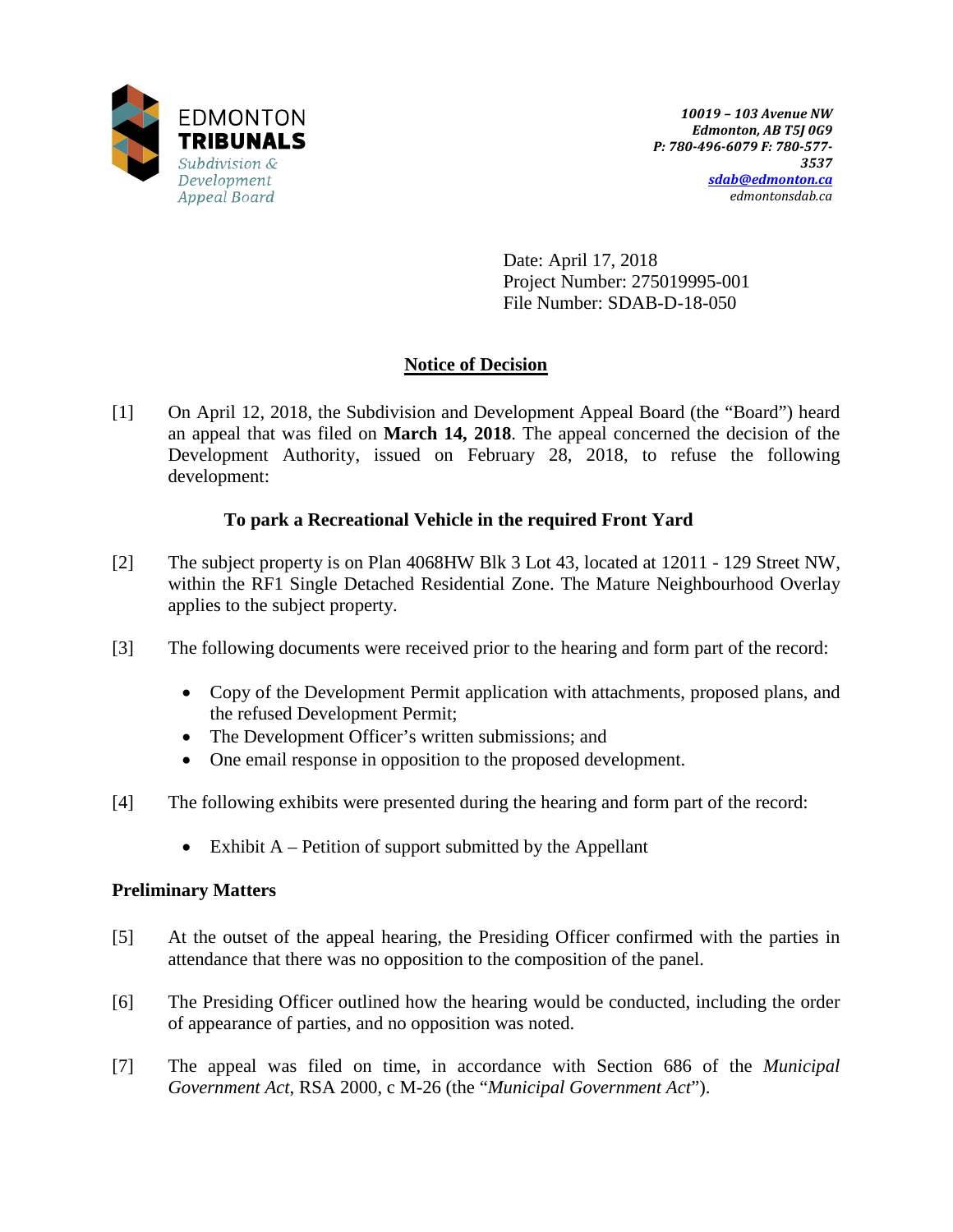#### **Summary of Hearing**

- *i) Position of the Appellant, Mr. & Mrs. Bell:*
- [8] Mr. Bell submitted the results of his community consultation, marked Exhibit A.
- [9] Mr. and Mrs. Bell have owned this property for more than five years and were advised by their realtor at the time of purchase that the previous owner entered into an easement agreement with the neighbour for the retaining wall next to the parking pad for the sole purpose of parking his RV/trailer.
- [10] They have lived under the assumption for the past six years that the parking pad located on the north side of the house (deemed the required front yard) was legal. Their RV has been parked on the pad for approximately 4 years without complaint.
- [11] Their neighbours do not have any concerns with the RV being parked at this location as evidenced by the petition of support. The RV is hidden by a fence and a mature tree in the side yard.
- [12] This issue arose when a Bylaw Officer was in the neighbourhood on a different matter and noticed the RV parked in the front yard. The Bylaw Officer suggested that the RV could be moved and parked in the rear yard. However, this would require removing a section of the fence along 129 Street which is a collector road. Parking the RV between the house and the detached garage would essentially eliminate the use of their rear yard and decrease the enjoyment of their property as well as result in the RV being parked in plain sight of everyone driving along 129 Street. It was his understanding that the Bylaw regulations were adopted to prevent this situation.
- [13] Mr. and Mrs. Bell provided the following information in response to questions from the Board:
	- a) There is a three foot retaining wall and a hedge located between the parking pad and the adjacent property.
	- b) Moving the RV adjacent to the detached garage will require access from 129 Street which is a very busy four lane collector roadway. The existing access is from 121 Avenue which is a much quieter roadway and makes access much safer.
	- c) The area located behind the detached Garage is too narrow to accommodate parking of the RV and it cannot be parked inside the detached Garage because of the height.
	- d) Mr. Bell is a member of the Community League executive and advised that the Community League has addressed the parking of trailers and RVs in the neighbourhood and is constantly reminding residents of the regulations for parking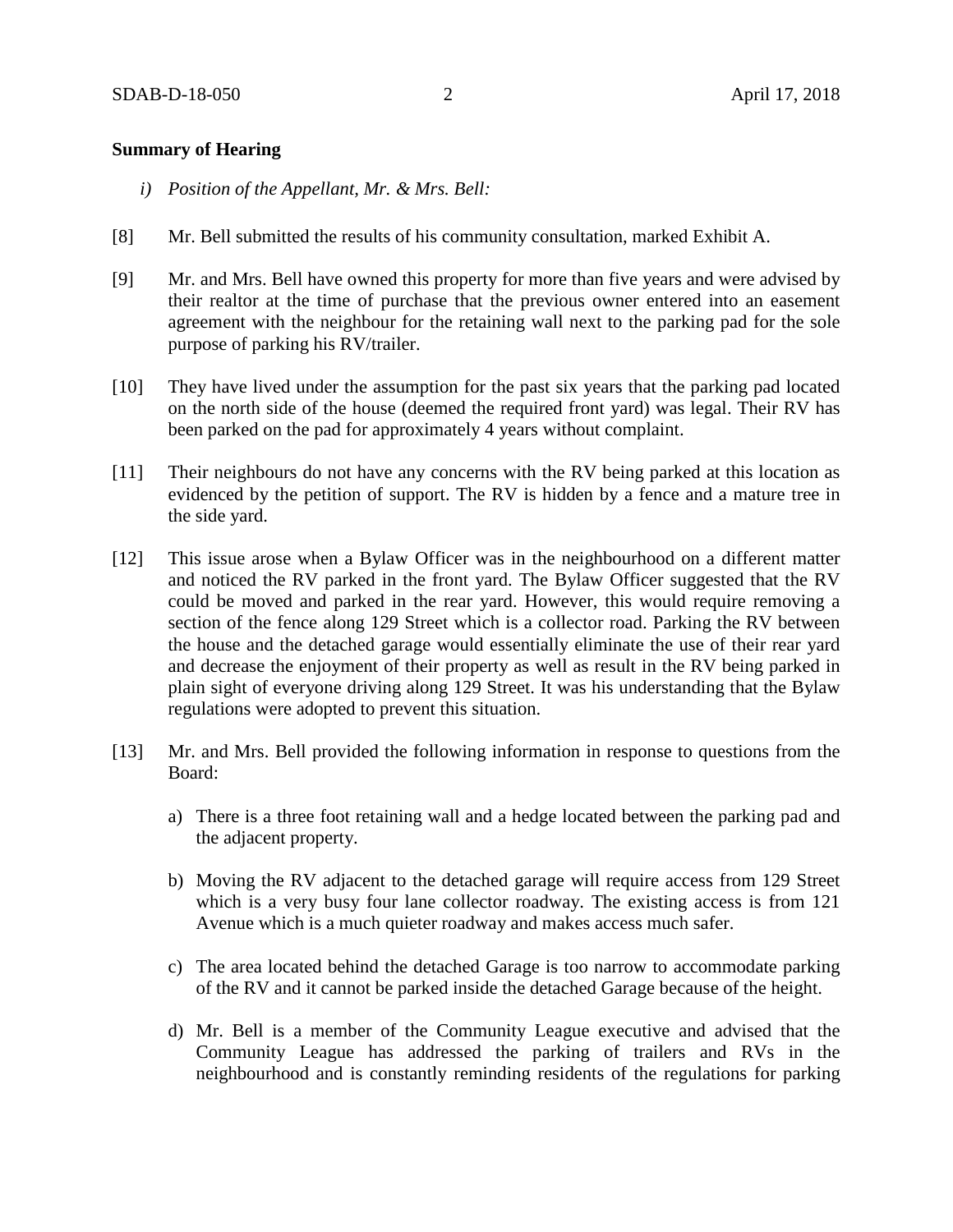RVs and trailers on the road. There are a number of RVs parked on private property in the neighbourhood and the league has not been concerned.

- e) The previous owners of this property parked their  $5<sup>th</sup>$  wheel trailer on the parking pad while they owned the property.
- *ii) Position of the Development Officer, Ms. Bernuy:*
- [14] Ms. Bernuy provided a written submission but did not attend the hearing.

#### **Decision**

- [15] The appeal is **ALLOWED** and the decision of the Development Authority is **REVOKED**. The development is **GRANTED** as applied for to the Development Authority.
- [16] In granting the development, the following variance to the *Edmonton Zoning Bylaw* is allowed:
	- 1. Section 45.3 is waived to allow a Recreational Vehicle to be parked in the Front Yard.

### **Reasons for Decision**

- [17] The proposed development is Accessory to a Permitted Use in the RF1 Single Detached Residential Zone.
- [18] The Board accepts the evidence of the Development Officer that the existing Driveway is Non-conforming.
- [19] The Board has waived Section 45.3 of the *Edmonton Zoning Bylaw* to allow the Recreational Vehicle to be parked in the Front Yard for the following reasons:
	- a) Based on the evidence provided, the parking pad existed for some time prior to the purchase of this property by the Appellant and the previous owners parked their Recreational Vehicle on the pad at this location without any known complaint.
	- b) The Board notes that the Appellant undertook Community Consultation and submitted a petition of support containing the signatures of twelve neighbouring property owners, including the most affected adjacent property owner. One neighbour objected to the proposed development but the Board notes that this neighbour resides some distance from the subject site.
	- c) The parking pad and Recreational Vehicle are screened by a fence and mature vegetation that will mitigate the impact of allowing a Recreational Vehicle to be parked in the Front Yard.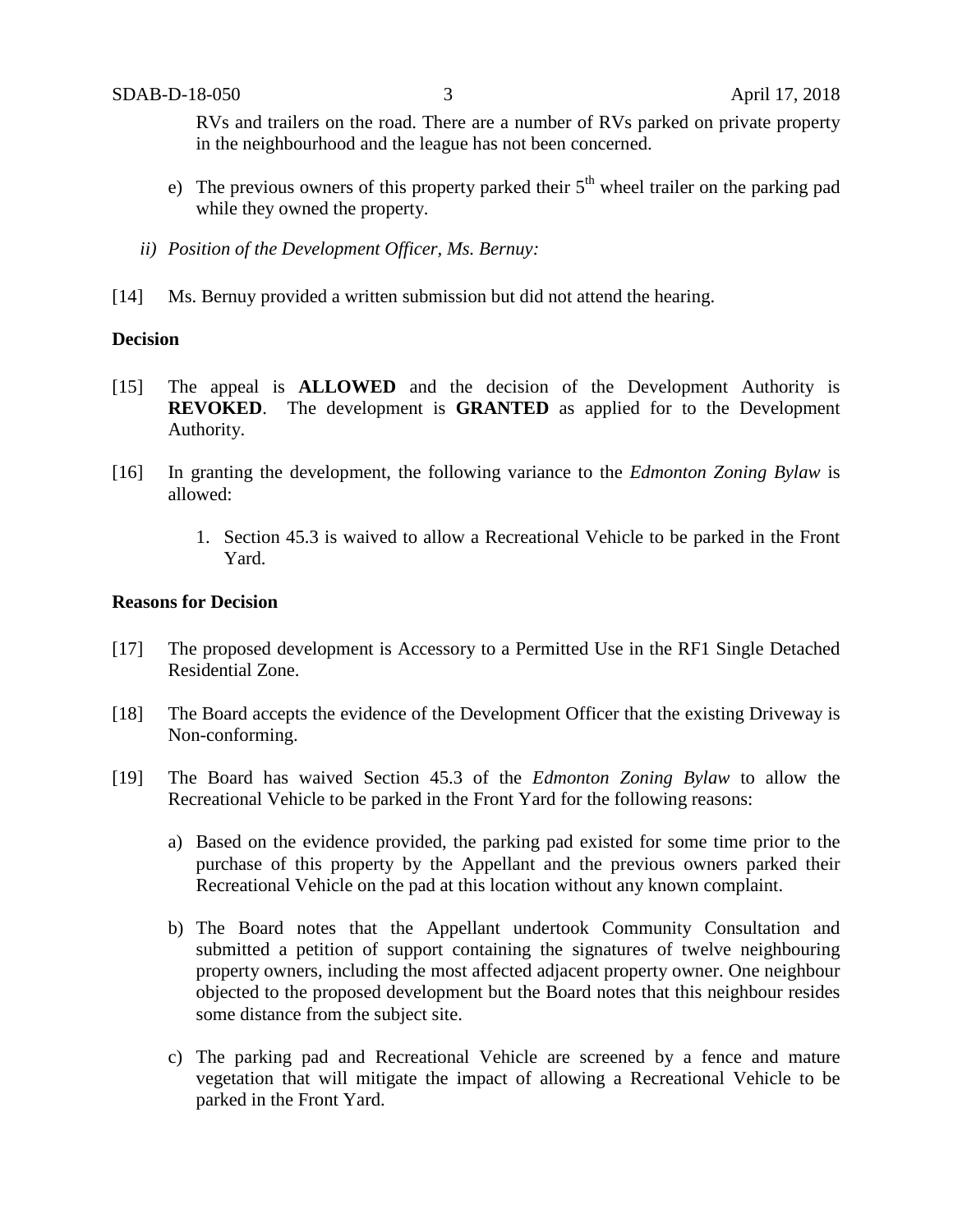- d) This is a unique corner lot with the house facing the street instead of the avenue. This creates two flanking "side" yards with a small Rear Yard that is not large enough to accommodate the parking of the Recreational Vehicle.
- e) Parking options are limited on this lot. Requiring the Recreational Vehicle to be moved and parked adjacent to the detached Garage will create safety concerns because it will require access from 129 Street which is a very busy four lane collector roadway. The area located behind the detached Garage is too narrow to accommodate the Recreational Vehicle and it is too high to be parked inside the detached Garage.
- [20] Based on all of the above, the Board finds that the proposed development will not unduly interfere with the amenities of the neighbourhood nor materially interfere with or affect the use, enjoyment or value of neighbouring parcels of land.

Mr. B. Gibson, Presiding Officer Subdivision and Development Appeal Board

Board members in attendance: Mr. M. Young, Ms. E. Solez, Mr. J. Kindrake, Mr. A. Peterson